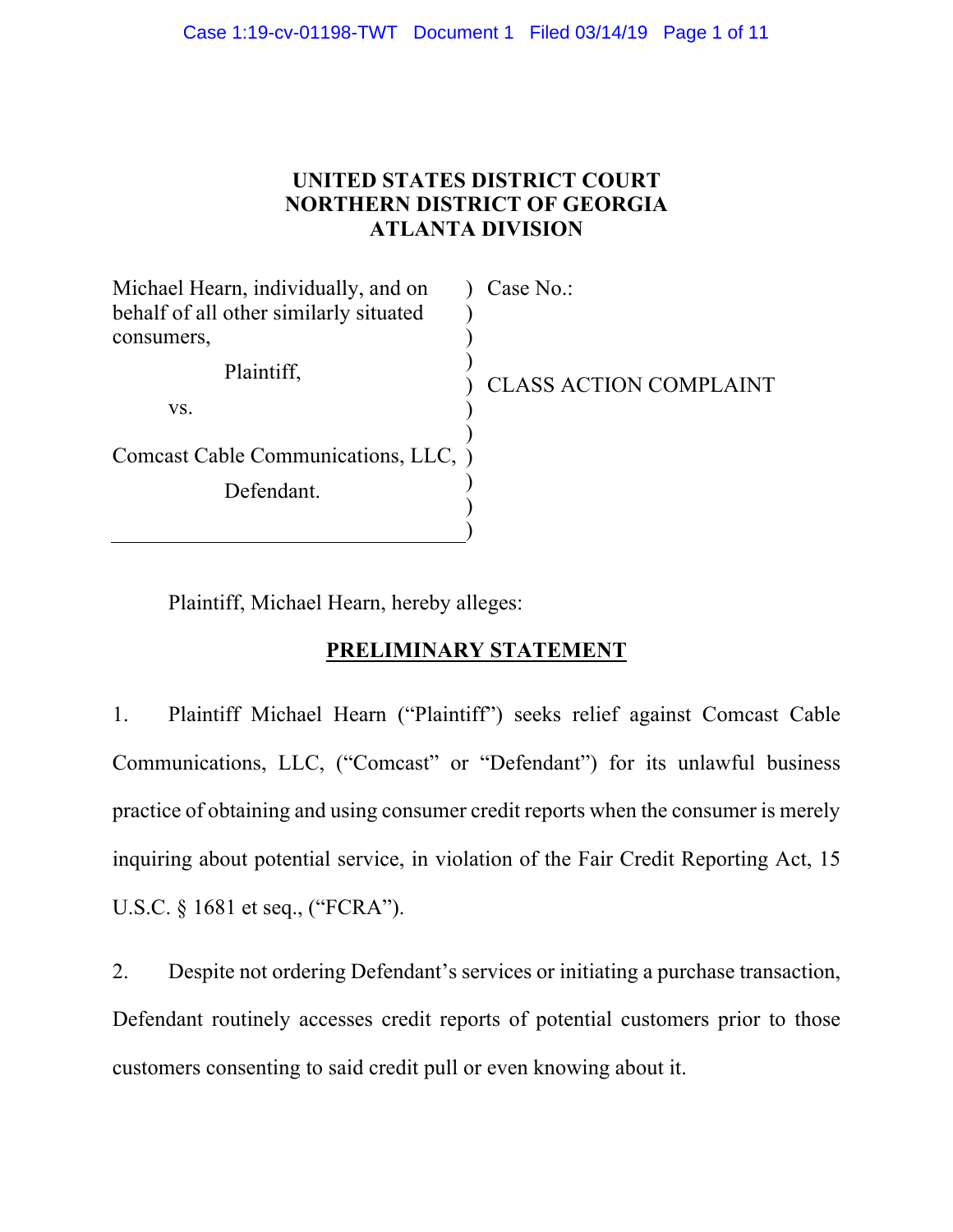3. A consumer's general request for product and services pricing from a sales representative does not provide a legal basis to initiate a credit pull. See, e.g., Federal Trade Commission Advisory Opinion to Coffey (2-11-98).

## **JURSIDICTION AND VENUE**

4. This Court has jurisdiction over this action pursuant to 28 U.S.C. §1331.

5. Venue is proper in this district under 28 U.S.C §1391(b).

## **PARTIES**

6. Plaintiff is natural person residing in Mableton, Cobb County, Georgia.

7. Defendant is a corporation that regularly conducts business in Georgia with its principal place of business located at 1701 John F. Kennedy Blvd., Philadelphia, Pennsylvania, 19103.

# **FACTUAL STATEMENT**

8. On or about March 5, 2019, Plaintiff contacted Comcast by phone to learn about its services.

9. Plaintiff did not obtain services and is not a customer.

10. Plaintiff was never informed that he may have his credit pulled, nor was Plaintiff informed of any reason that Comcast would be pulling his credit.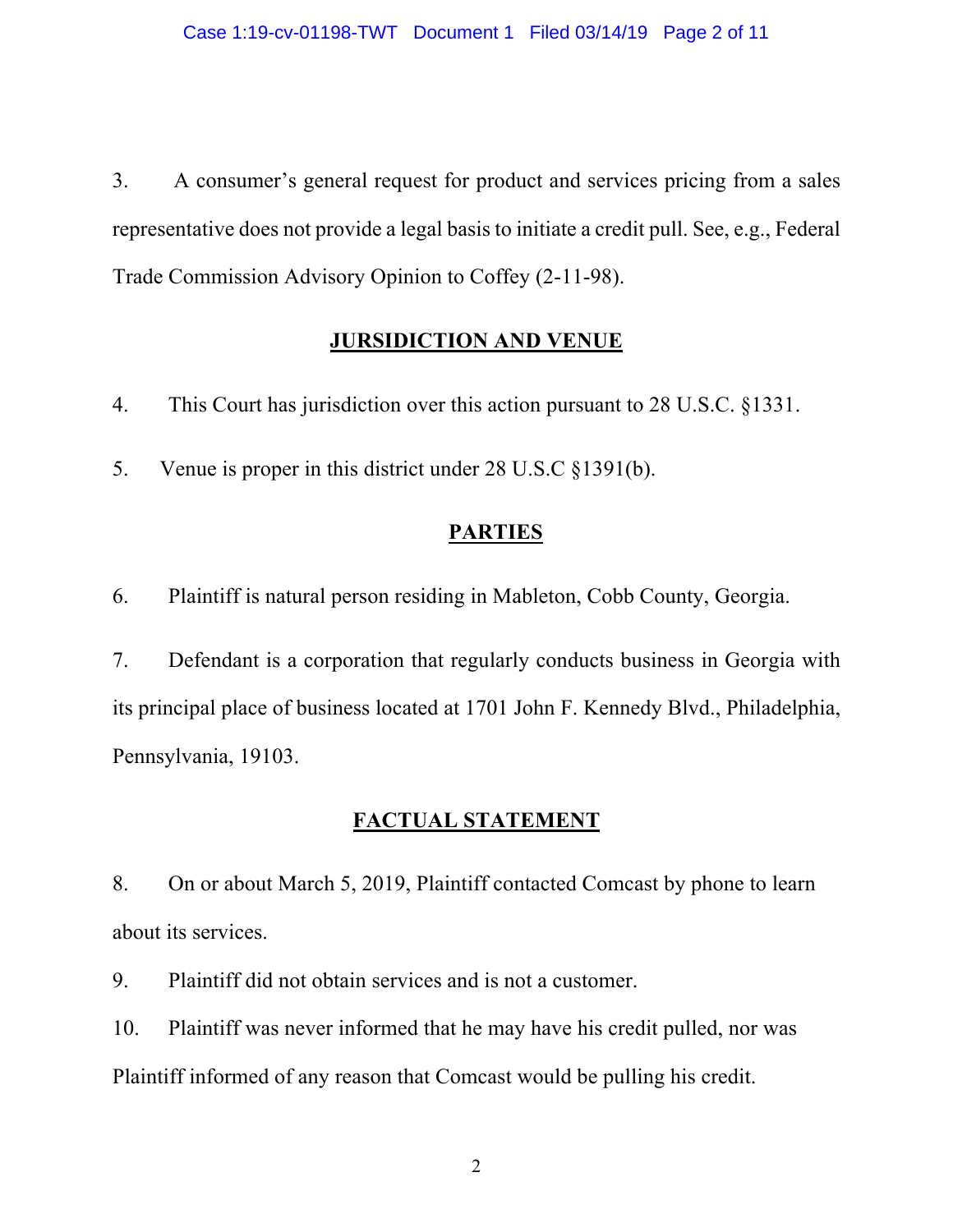11. In fact, Comcast never even requested Plaintiff's social security number to run the pull.

12. Nonetheless, during the call, Plaintiff received an instantaneous notification that his credit report received a hard pull.

13. Plaintiff was shocked that Comcast just pulled his credit out of the blue without any reason, and with no warning.

14. Plaintiff also immediately noticed that his credit score dropped simultaneously with the illegal credit pull.

15. Defendant had no right to Plaintiff's personal credit information, and Plaintiff's private information was obtained through illegal means.

16. Upon information and belief, Defendant's agents routinely pull consumers' credit while they are inquiring about pricing without notifying the consumers.

17. Defendant does not notify consumers that upon providing identifying information, Defendant will perform a credit inquiry on his or her credit report.

18. Defendant's practice causes real and concrete injury to consumers. Plaintiff and other consumers had their personal, private financial information impermissibly accessed in the absence of any written request for services, and without consent. The impermissible access of private and confidential information contained within a consumer's credit report violates the privacy rights conveyed by Congress in enacting the FCRA.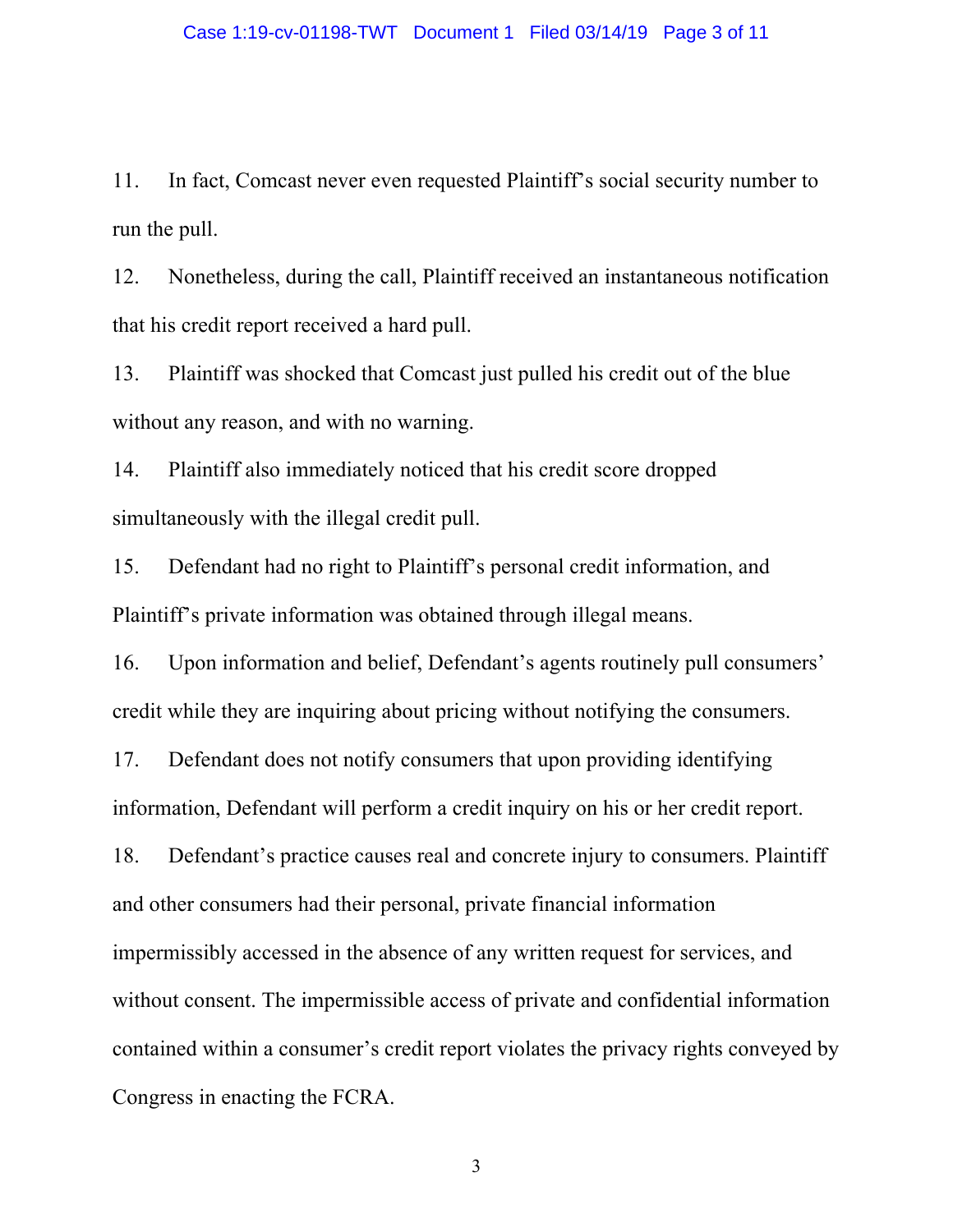19. Defendant's interference with a consumer's legally protected interest in ensuring his or her credit is not impermissibly accessed and used constitutes injury in fact for purposes of Article III standing. Here, Defendants' action resulted in a concrete and particularized harm – a hard inquiry and an attendant score drop.

20. Accordingly, Defendant impermissibly invaded Plaintiff and other consumers' legally protected interest in ensuring their credit reports are only accessed and used for legally permissible purposes, proximately causing cognizable injury.

## **CLASS ACTION ALLEGATIONS**

### **The Class**

21. Plaintiff brings this as a class action pursuant to Fed. R. Civ. P. 23 on behalf of himself and all others similarly situated who have been subject to illegal credit pulls from Defendant.

22. Plaintiff seeks certification of the following classes, initially defined as follows:

Class 1 – Impermissible Access. All natural persons residing in the state of Georgia, excluding the Court and staff, whose consumer reports display an inquiry by Defendant, and for which Defendant has no open account or record of a written request for an account within the last five years.

Class 2 – Impermissible Use. All natural persons residing in the state of Georgia, excluding the Court and staff, whose consumer reports are recorded as received by Defendant, and for which there is a record of a review of that data in Defendant's possession within the last five years.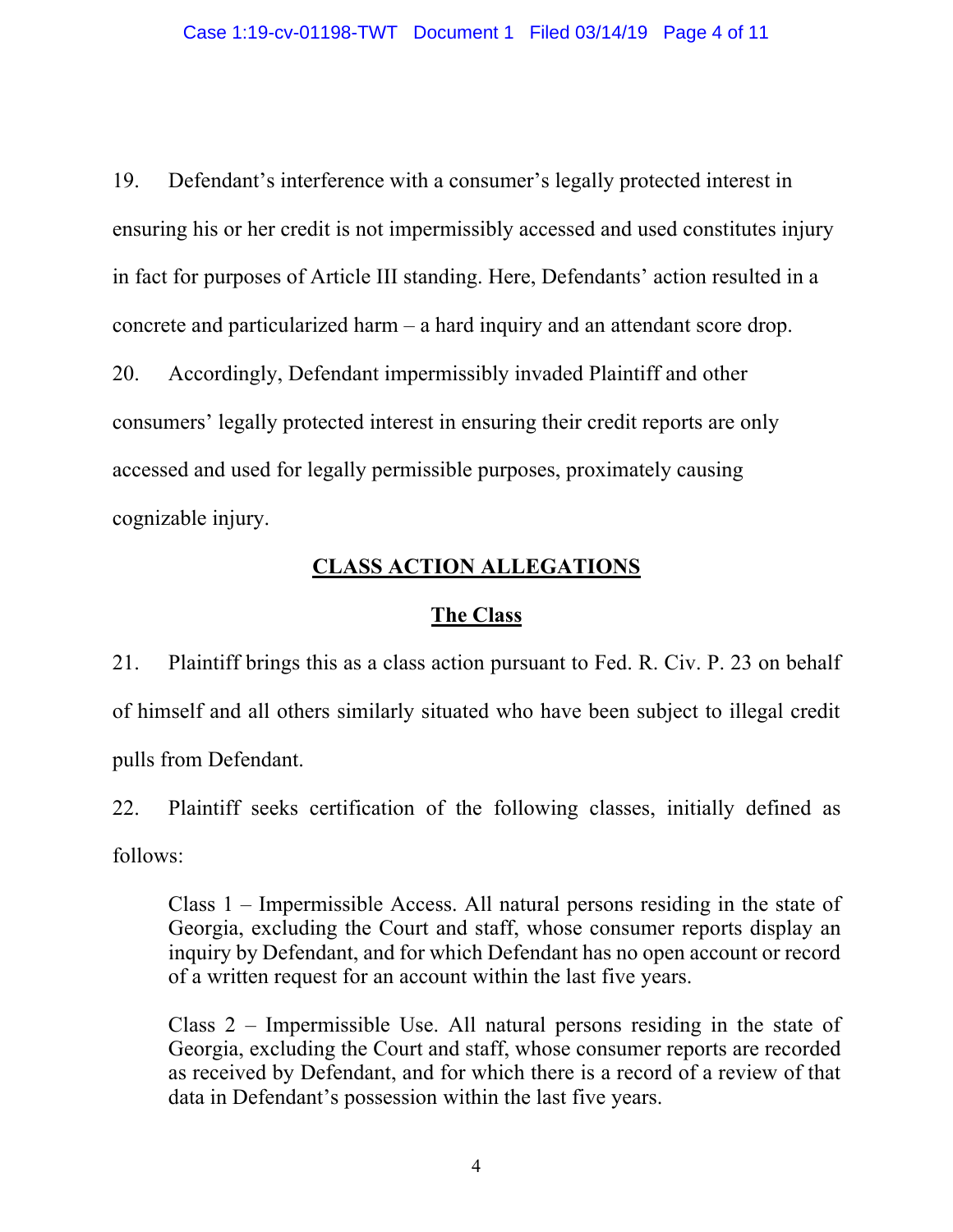23. Excluded from the Classes is Defendant herein, and any person, firm, trust, corporation, or other entity related to or affiliated with the defendant, including, without limitation, persons who are officers, directors, employees, associates or partners of Defendant.

#### **Numerosity**

24. Upon information and belief, Defendant has made impermissible credit pulls, and impermissibly used credit information of hundreds of consumers throughout the Georgia, each of which violates the FCRA. The members of the classes, therefore, are believed to be so numerous that joinder of all members is impracticable.

25. The exact number and identities of the class members are unknown at this time and can only be ascertained through discovery. Identification of the class members is a matter capable of ministerial determination from Defendant's records.

#### **Common Questions of Law and Fact**

26. There are questions of law and fact common to the class that predominates over any questions affecting only individual class members. These common questions of law and fact include, without limitation: (i) whether Defendant violated various provisions of the FCRA; (ii) whether Plaintiff and the class have been injured by Defendant's conduct; and (iii) whether Plaintiff and the class have sustained damages and are entitled to restitution as a result of Defendant's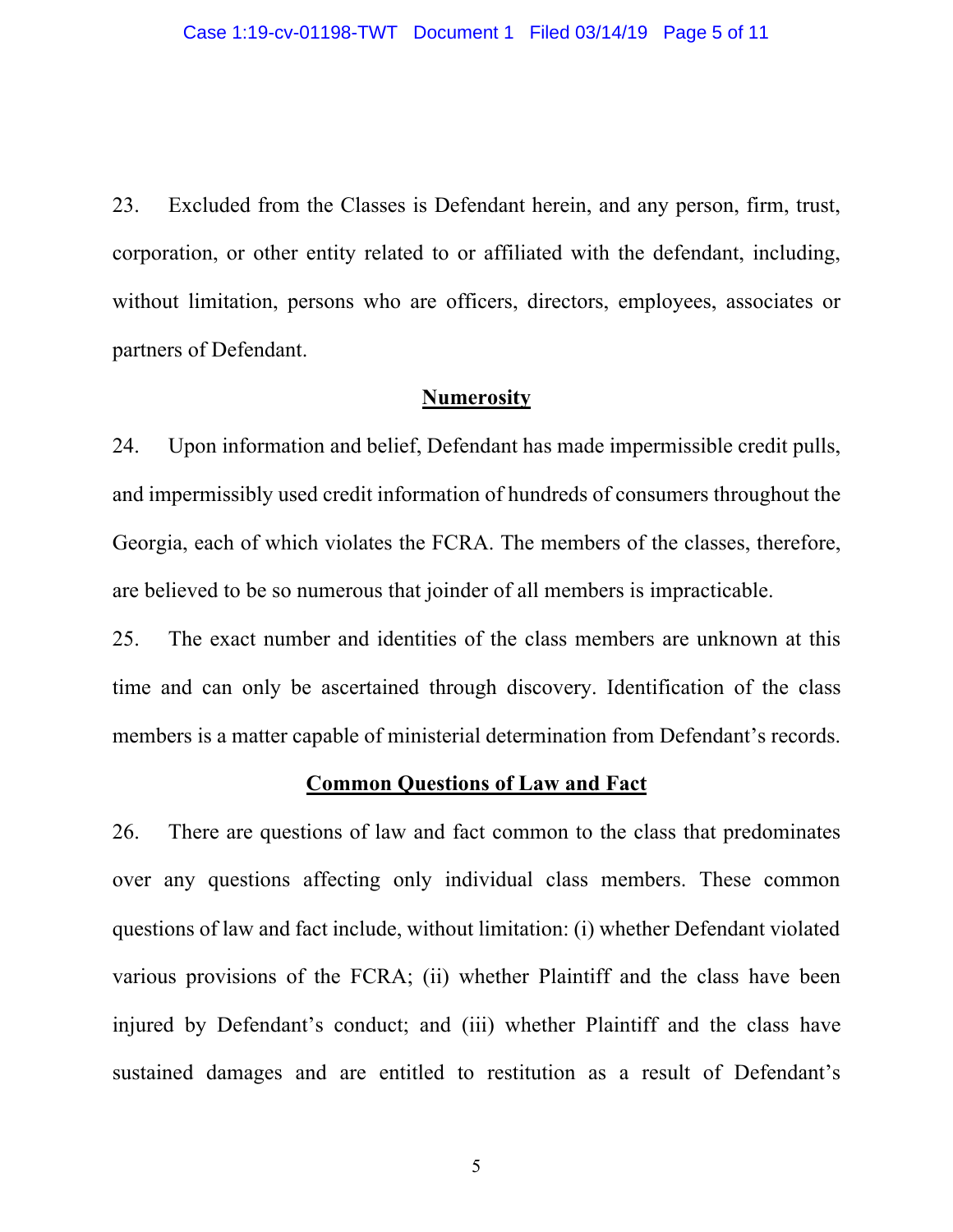wrongdoing and, if so, what is the proper measure and appropriate statutory formula to be applied in determining such damages and restitution.

#### **Typicality**

27. The Plaintiff's claims are typical of the claims of the class members. Plaintiff and all potential class members have claims arising out of the Defendant's common uniform course of conduct complained of herein. Plaintiff's claims are typical of the claims of the Class, and Plaintiff has no interests adverse or antagonistic to the interests of other members of the Class.

#### **Protecting the Interests of the Class Members**

28. Plaintiff will fairly and adequately represent the class members' interests, in that the Plaintiff's counsel is experienced and, further, anticipates no impediments in the pursuit and maintenance of the class action as sought herein.

29. Neither the Plaintiff nor his counsel have any interests, which might cause them not to vigorously pursue the instant class action lawsuit.

#### **Proceeding Via Class Action is Superior and Advisable**

30. The members of the Class are generally unsophisticated individuals, whose rights will not be vindicated in the absence of a class action.

31. Prosecution of separate actions by individual members would create the risk of inconsistent or varying adjudications resulting in the establishment of inconsistent or varying standards for the parties.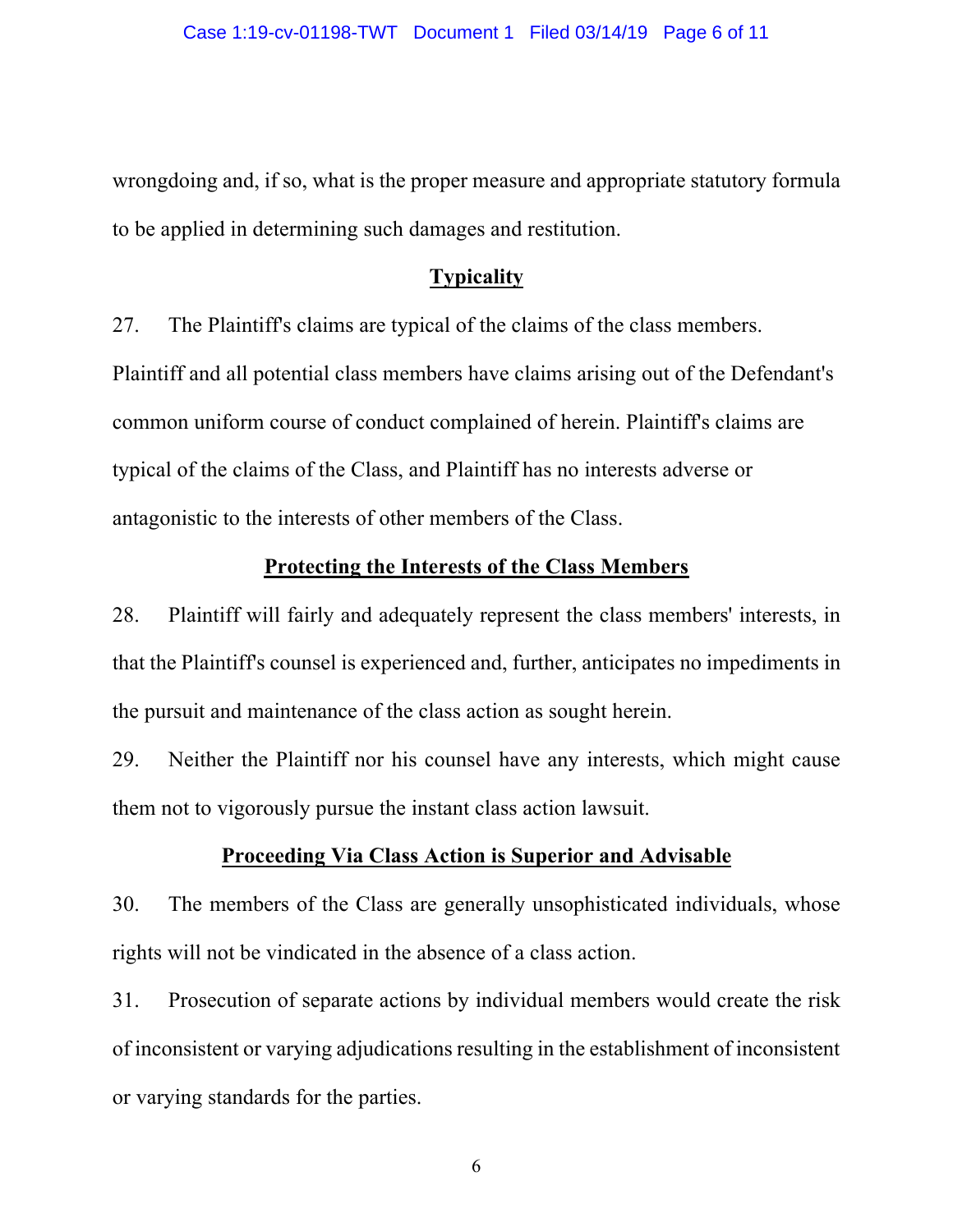32. Because Defendant has acted on grounds generally applicable to the proposed classes, final injunctive and corresponding declaratory relief with respect to the classes as a whole may be appropriate and as such, Plaintiff may seek certification under Fed. R. Civ. P. 23(b)(2) or (b)(3). Without an injunction, Defendant's violative business practices are likely to continue.

33. Depending on the outcome of further investigation and discovery, Plaintiff may, at the time of class certification motion, seek to certify one or more classes only as to particular issues pursuant to Fed. R. Civ. P.  $23(c)(4)$ .

34. A class action will permit a large number of similarly situated persons to prosecute their common claims in a single forum simultaneously, efficiently, and without the duplication of effort and expense that numerous individual actions would engender. Class treatment also will permit the adjudication of relatively small claims by many class members who could not otherwise afford to seek legal redress for the wrongs complained of herein.

35. Absent a class action, the class members will continue to suffer losses borne from Defendant's breaches of class members' statutorily protected rights as well as monetary damages, thus allowing and enabling: (a) Defendant's conduct to proceed and; (b) Defendant to further enjoy the benefit of its ill-gotten gains.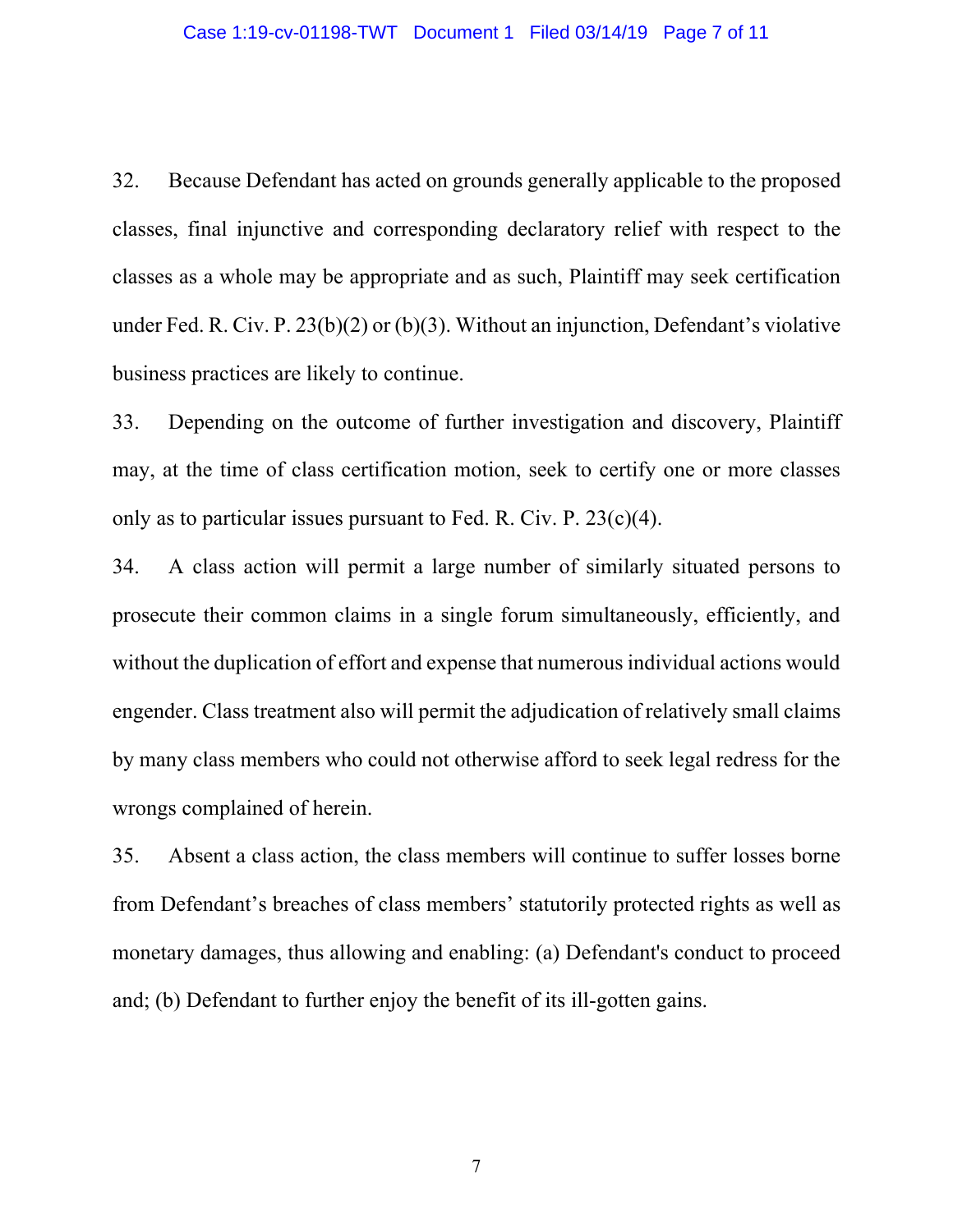36. Defendant has acted, and will act, on grounds generally applicable to the entire class, thereby making appropriate a final injunctive relief or corresponding declaratory relief with respect to the class as a whole.

## **COUNT I VIOLATIONS OF THE FAIR CREDIT REPORTING ACT**

37. Plaintiff repeats the allegations contained in the above paragraphs and incorporates them as if specifically set forth at length herein.

38. Section 1681b of the FCRA limits access to consumer credit reports and requires that specific requirements be met before a report is requested.

39. Defendant willfully violated 15 U.S.C. § 1681b(f) by obtaining consumer reports without a permissible purpose.

40. Defendant maintained procedures and practices under which its agents, contractors or employees obtained reports before the consumer signed up for telecom services, filled out a credit application or otherwise requested services.

41. Defendant maintained procedures and practices under which its agents, contractors or employees misrepresented whether and under what circumstances Defendant would access consumer reporting data.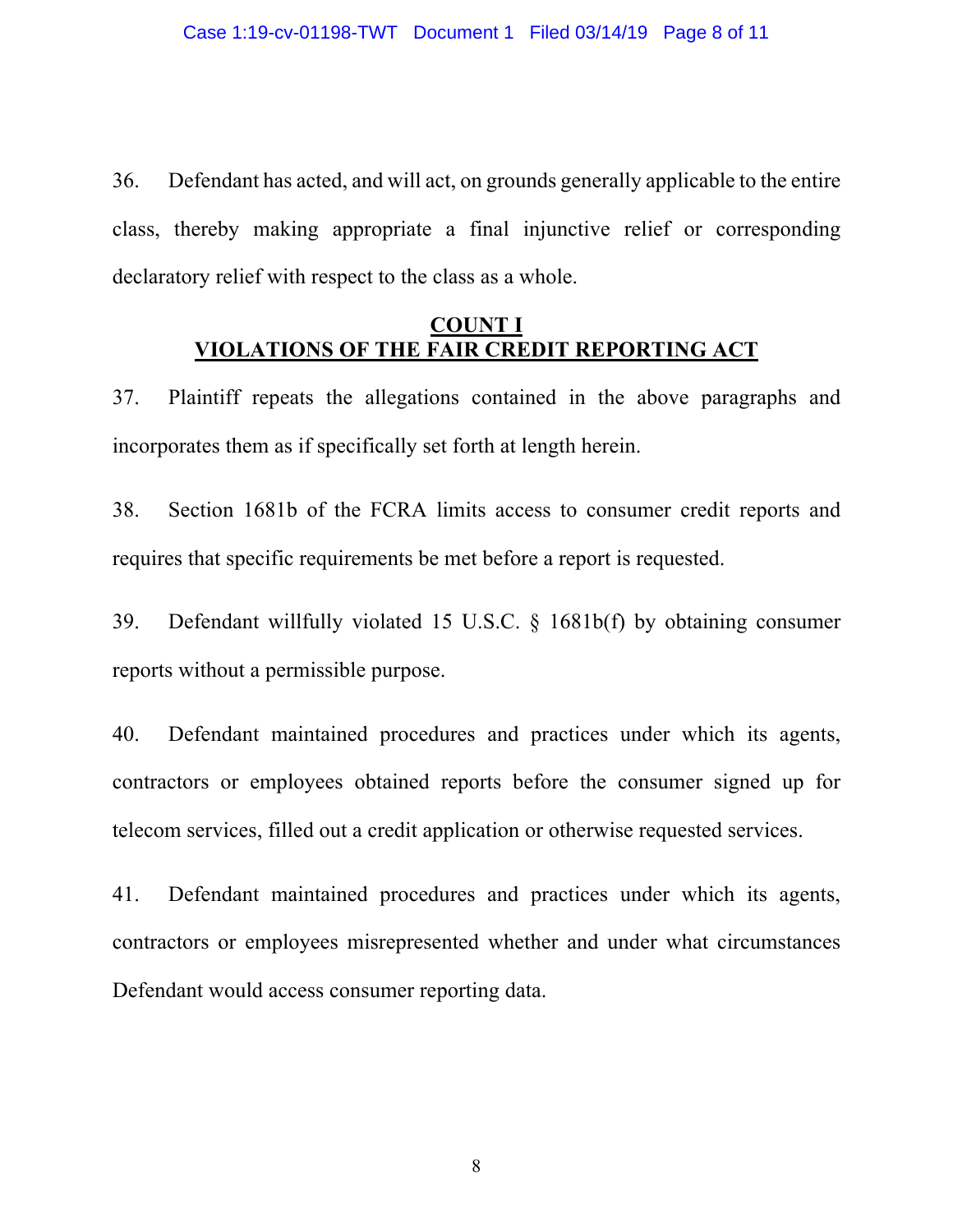42. Defendant represented to the credit reporting bureau(s) from which it obtained consumer reports that it would request and use reports obtained from such bureau(s) only for lawful purposes pursuant to 15 U.S.C. § 1681b.

43. Defendant knows that 15 U.S.C. §§ 1681b, 1681n, and 1681q require it to refrain from impermissible access and obtaining consumer reports under false pretenses.

44. Merely inquiring as to the availability of service in a certain area and simple rate shopping does not invoke a business transaction initiated by the consumer, and thus, Defendant did not have any of the permissible purposes set forth in 15 U.S.C. § 1681b(a)(3)(A-G) when it obtained Plaintiff's and the proposed class members' consumer reports. There was no agreement to exchange goods or services for money as Plaintiff and the proposed class members had not signed up for telecom services when Defendants accessed their consumer reports.

45. Defendant violated 15 U.S.C. §§ 1681b, 1681n, and 1681q by obtaining Plaintiff's and the proposed class members' consumer reports under false pretenses, without a permissible purpose and without consent. Defendant had no legitimate business need to obtain these consumer reports since no business transactions had been initiated by these consumers at the time that Defendant accessed those reports.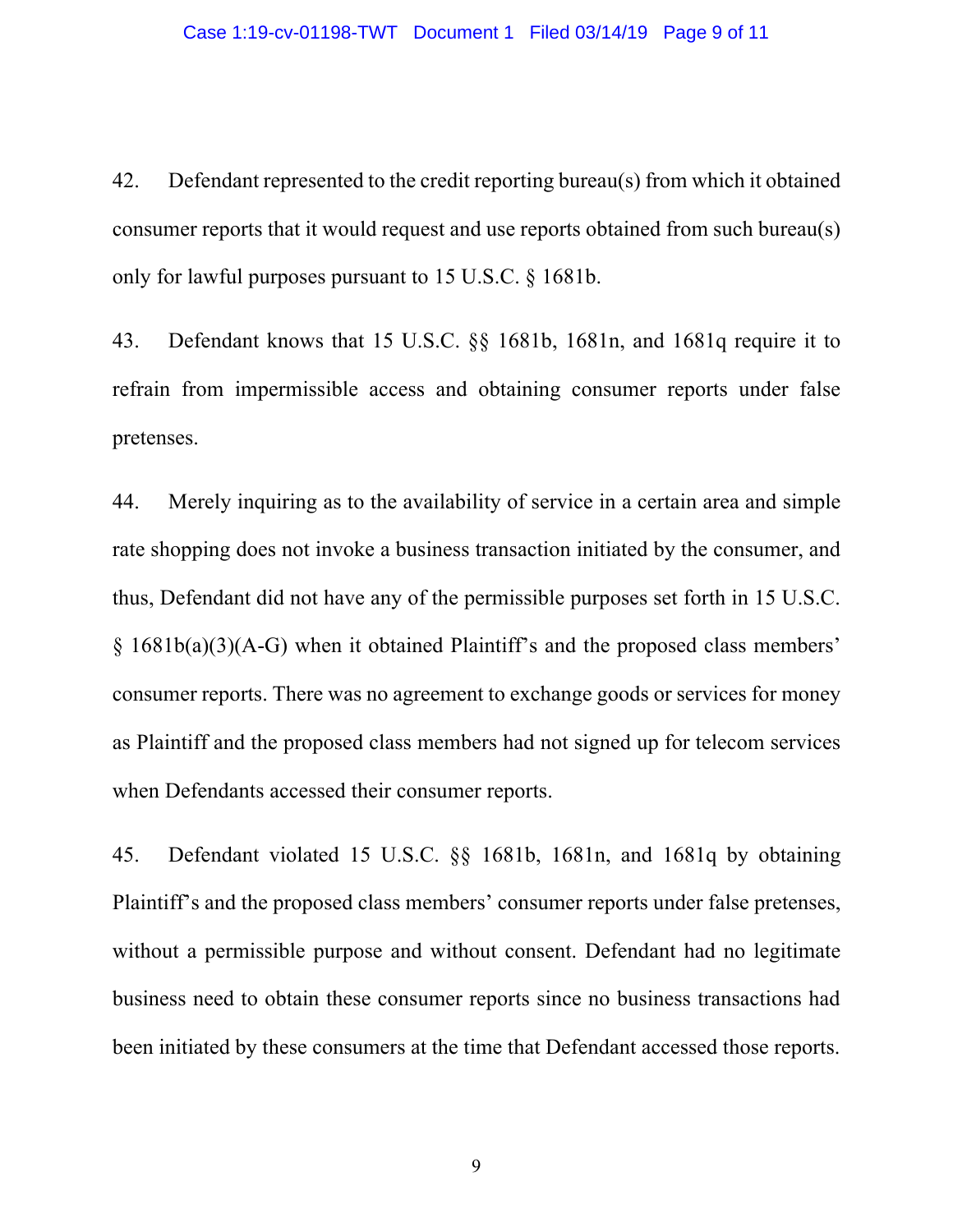46. Defendant is liable for its willful or alternatively, negligent violations of FCRA provisions §§ 1681b, 1681n, and 1681q under 15 U.S.C. § 1681n.

## **JURY TRIAL DEMAND**

Plaintiff demands a jury trial on all issues so triable

WHEREFORE, Plaintiff, Michael Hearn, respectfully requests that this Court do the following for the benefit of Plaintiff:

- a. Enter an Order declaring Defendant's actions, as described above, in violation of the FCRA;
- b. Enter an Order for Injunctive Relief preventing Defendant from pulling and using credit reports illegally;
- c. Appoint Plaintiff as the Class Representative, and appoint Plaintiff's Counsel as Lead Counsel for the Class;
- d. Enter a judgment against Defendant for statutory and punitive damages for Plaintiff and the classes;
- e. Award costs and reasonable attorneys' fees; and